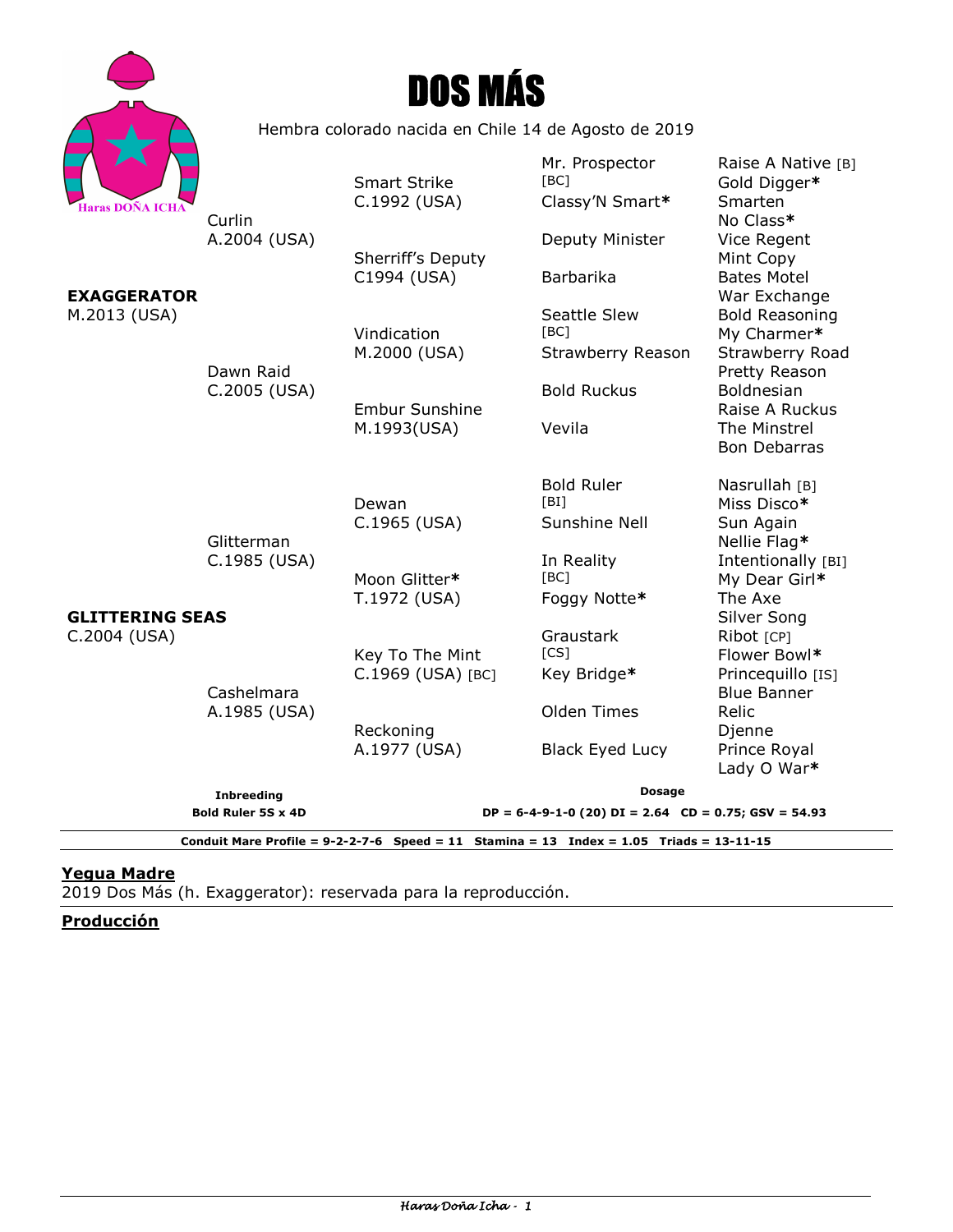## **LINEA PATERNA**

**EXAGGERATOR** (**2013**). Ganador de 6 cs. a los 2 y 3 años en USA, incl. Preakness S **(Gr.1)**, Santa Anita Derby **(Gr.1)**, Betfair Haskell Invitational S **(Gr.1)**, Saratoga Special S **(Gr.2)**, Delta Downs Jackpot S **(Gr.3)**; 2° Kentucky Derby **(Gr.1)**, Claiborne Breeders' Futurity **(Gr.1)**, San Vicente S **(Gr.2)**; 3° San Felipe S **(Gr.2)**; 4° Sentient Ket Breeders' Cup Juvenile **(Gr.1)**. Ganó en premios US\$ 3,581,120.

**EXAGERRATOR**, es padre en USA de **MEZZOGIORNO** (ganadora a los 2 años en Rusia del Kuban River S**-Gr.2**), **Gagetown** (ganador en su debut a los 2 años; 2° Sugar Bowl S. US\$ 81,692), **Color Of Dawn** (ganador a los 2 años; 2° My Trusty Cast S. US\$ 77,000), **Xtrema** (2 cs. a los 2 años y 5 figs., incl. 3ª My Trusty Cast S; 4ª Pocahontas S**-Gr.3**, Runhappy Juvenile S en 8 actuaciones. US\$ 71,083), **Director's Cut** (ganadora a los 2 años; 2ª Sharp Susan S. US\$ 58,200), **Crew Dragon** (ganador;2° Columbia S**-L**. US\$ 59,750), **Perfect Mistake** (ganador en su debut a los 2 años; 3ª Runhappy Juvenile S. US\$ 37,847), Yellostowne Girl (2 cs. US\$ 37,500), Herald Angel (ganadora a los 2 años y fig. 2ª en 4 actuaciones. US\$ 44,500), Nutsie (ganador en su debut a los 2 años en 3 actuaciones. US\$ 37,000), Stretch The Truth (ganador. US\$ 35,144), Areal Hero (ganadora y 2 figs. en 3 actuaciones. US\$ 33,620), Explain (ganador. US\$ 31,842), Dramatizer (ganador. US\$ 27,855), Ghost Stalker (ganadora. US\$ 27,156), Citadel (ganador. US\$ 20,540), Exxtop (ganador. US\$ 19,995), Lode Of Blarney (ganador. US\$ 14,285). Expurgated (ganadora en su debut. US\$ 12,850), No Exaggeration (ganador su debut. US\$ 9,000), Manhattan Grace (ganadora en su debut a los 2 años. US\$ 8,400), Bee Exxtravagant (ganadora. US\$ 6,558), Digest (ganador a los 2 años en Rusia), Sonic King Iji (2 cs. en Corea del Sur), etc…

## **LINEA MATERNA**

## **1ª madre**

2004 Glittering Seas (h. Glitterman): ganadora a los 3 años (Maiden Special Weight-Hawthorne-1.200 mts. are-por 3 ¼ cpos.) en USA en sólo 6 actuaciones. US\$ 17.160. Importada a Chile en 2010. Es hermana **DE LA CONCORDE, TANGO RED, MINTY FLAVORS, DHARMA GIRL, CATCH THE FLASH**. Madre de:

- 2011 Ocean Sea (m. Ocean Terrace): ganador a los 3 años y fig. 2º en sólo 8 actuaciones.
- 2013 **Casi Rico** (m. Breathless Storm): 8 cs.; 3° cl. Taia; 4° cl. Sociedad Hípica Luis Cousiño. Caballo de Plata CHS.
- 2014 Bills Sama (m. Breathless Storm): ganador a los 3 años.
- 2015 Entero Rico (m. Colonialism): 6 cs.
- 2016 Casi Rica (h. Strong Mandate): no corrió.
- 2018 Sign Of The Time (h. Hold Me Back): disputó una carrera a los 2 años. En la reproducción.
- 2019 Dos Más (h. Exaggerator) : **ver arriba**.

# **2ª madre**

85 Cashelmara (h. Key To The Mint): no corrió. Madre de:

- 89 **DE LA CONCORDE** (m. Inverness Drive): 12 cs., incl. Atchison Topeka And Santa Fe Handicap **(L)**, Bold Reason Stakes; 3º Taylor's Special Stakes. US\$ 245765.
- 90 Irish Starlet (h. Irish River): 2 figs. a los 3 años en 4 actuaciones en USA. US\$ 11.400. Madre de: 97 Irish Dawn (cast. Lioght Of Morn): 10 cs. US\$ 121.149.
	- 98 **Irish Fantasy** (h. Glitterman): 4 cs.; 2ª Miss Woodford Stakes **(L)**. US\$ 149.775. Madre de: 03 Irish Dynasty (h. Dynaformer): no corriò. Madre de:
		- 07 **DYNA STROLL** (cast. Stroll): 6 cs., incl. Ascot Graduation Stakes, Jim Coleman Province Stakes, Chris Loseth Handicap; 2º River Rock Resort Stakes, Jack Diamond Futurity; 3º Breeders' Cup Nursery Stakes, CTHS Sales Stakes. US\$ 208.146.
	- 01 Prestigiosa (h. Dynaformer): ganadora a los 2 años en 6 actuaciones. US\$ 13.560. En la reproducción.
	- 11 **In My Time** (h. Scat Daddy): 3 cs. en USA; 2ª Opelousas Stakes; 3ª Panama City Stakes. US\$ 173,674. En la reproducción.
- 91 Cash Drive (h. Inverness Drive): 3 cs. US\$ 14.445. Madre de ganadores.
- 92 Rampant Bay (m. Paramount Jet): 18 cs. US\$ 122.531.
- 94 **TANGO RED** (h. High Brite): 4 cs., incl. Goldfinch Stakes; 2ª Slight In The Rear Stakes US\$ 88.800. Madre de ganadores
- 96 Pageantry (h. Marquetry): 2 cs. US\$ 46.112. Madre de ganadores.
- 97 **MINTY FLAVORS** (h. Sheikh Albadou): 3 c. en 8 actuaciones, incl. Illinois Silent Beauty Stakes, Sportman's Juvenile Stakes; 2ª Canterbury Breeders' Cup Juvenile Stakes. US\$ 87.045. Madre de ganadores.
- 99 **DHARMA GIRL** (h. French Deputy): 6 cs., incl. Isaac Murphy Handicap; 2ª Powerless Handicap, J J'Sdream Stakes. US\$ 219.008. Madre de:
	- 12 **NATIVE AMERICAN** (Indian Charlie): 4 cs. en USA, incl. Shakopee Juvenile Stakes, L'Etoile Du Nord Stakes. US\$ 89,280. En la reproducción.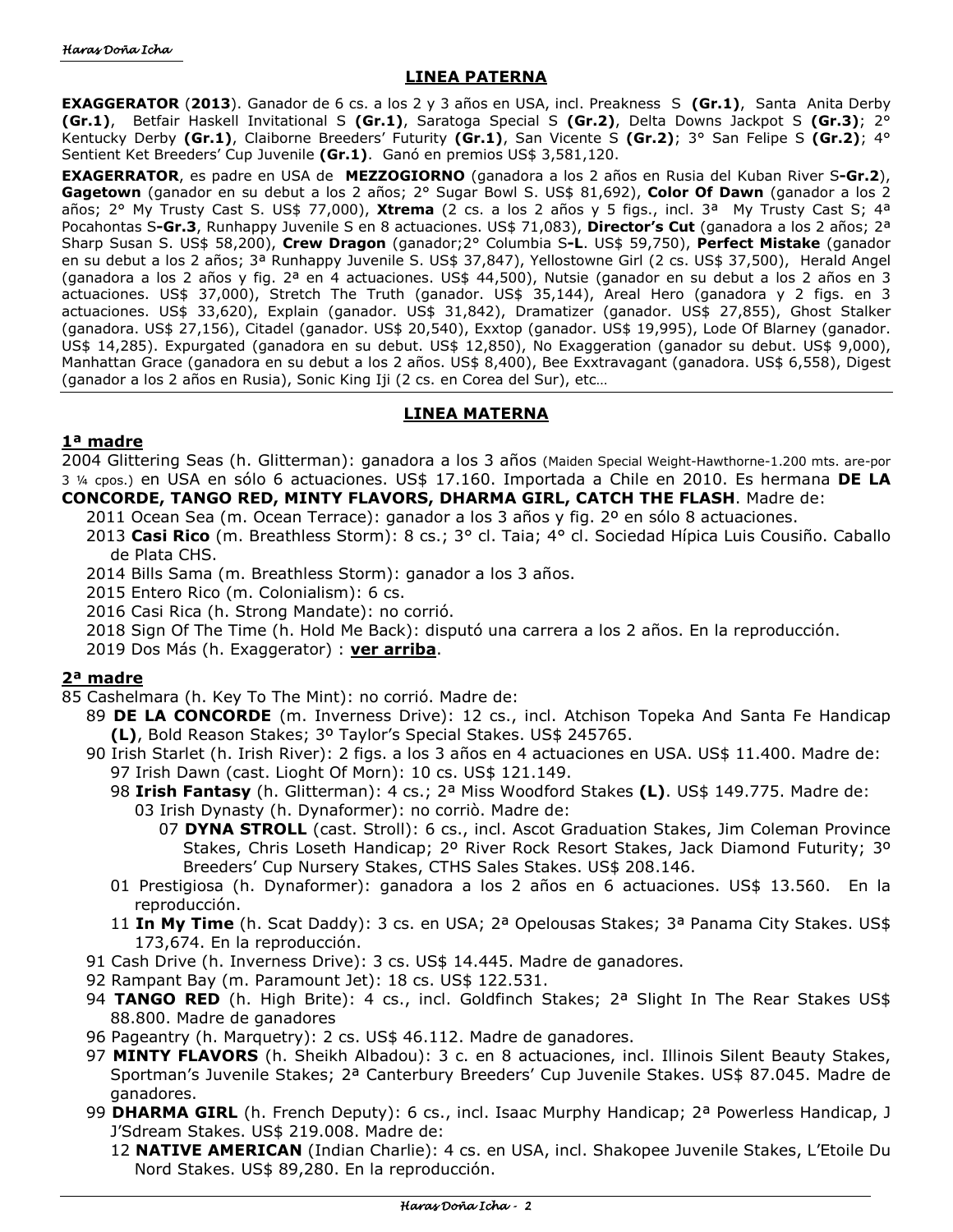#### Haras Doña Icha

- 13 **Cake Baby** (h. Stormy Atlantic): ganadora a los 2 años en USA; 2ª Prairie Gold Lassie Stakes, Creless Navigator Stakes. US\$ 35,990. Madre de:
	- 17 **TOO SEXY** (h. Quality Road): 4 cs. en USA, incl. Floral Park Stakes; 2ª Autumn Day Stakes. US\$ 319,635.
	- 19 **SLIPSTREAM** (m. More Than Ready): 3 cs. en 6 actuaciones en USA, incl. Futurity Stakes **(Gr.3)**, Palissades Stakes. US\$ 288,500
- 00 **CASH THE FLASH** (h. Star de Naskra): 3 cs. en 9 actuaciones, incl. All Sold Out Stakes. US\$ 60.030. Madre de:
	- 06 **OUR EDGE** (m. The Cliffs Edge): 13 cs., incl. Barbaro Stakes **(Gr.3)**, Coronado's Quest Stakes; 2º Mighty Forum Stakes; 3º Mr. Prospector Stakes **(Gr.3)**, Grover Development Memorial Stakes, Sunshine Stakes. US\$ 414.994.
- 01 Highcastle (cast. Lil's Lad): 4 cs. US\$ 46.245.
- 03 Sun Hat (h. Vicar): ganadora a los 3 años en 7 actuaciones. US\$ 15.000. En la reproducción.
- 04 Glittering Seas (h. Glitterman): **ver arriba**.
- 05 Nomad (cast. Exploit): ganador. US\$ 10.301.

# **3ª madre**

77 Reckoning (h. Olden Times): fig. a los 3 años en 4 actuaciones. US\$ 1.600. Es propia hermana de **ROVING BOY**. Madre de:

- 82 **Reckoner** (m. Inverness Drive): 4 cs.; 3ª Bradbury Stakes **(L)**. US\$ 93.005.
- 95 Cashlemara (h. Key to The Mint): **ver arriba**.
- 88 **Later On** (h. Highland Blade): 2 cs.; 3ª Mayme Dotson Breeders' Cup Handicap, Mother Lode Breeders' Cup Handicap. US\$ 103.175.
- 91 Sage Mist (h. Capote): ganadora a los 3 años. US\$ 26.400. Madre de ganadores.
- 92 **Chihuahua City** (cast. Pancho Villa): 10 cs.; 2º Turf Distance Series Final Stakes. US\$ 109.736.

# **4ª madre**

69 Black Eyed Lucy (h. Prince Royal II): no corrió. Madre de:

- 77 Reckoning (h. Olden Times): **ver arriba**.
- 78 Radiant Maiden (h. Hatchet Man): disputó 2 cs. Mare de ganadores.
- 80 **ROVING BOY** (m. Olden Times): *Eclipse-Campeón 2 Años, 1982 en USA*. Ganador de 6 cs. en 9 actuaciones, incl. Norfolk Stakes **(Gr.1)**, Del Mar Futurity **(Gr.2)**, Alibhai Handicap **(Gr.3)**, Hollywood Futurity, Balboa Stakes. US\$ 843.675. Murió, 1983.
- 81 Roving Girl (h. Olden Times): fig. en 2 actuaciones. US\$ 3.000. Madre de:
	- 86 Ballet Troupe (h. Nureyev): 3 cs. US\$ 61.159. Madre de:

94 Angelinahalo (h. Halo): ganadora en 5 actuaciones. US\$ 42.860. Madre de:

- 02 **ROVIN ANGEL** (h. Cape Canaveral): 5 cs., incl. Finger Lakes Juvenile Fillie Stakes, Belle Mahone Stakes; 2ª Bessarabian Stakes **(Gr.3)**, La Lorgnette Stakes; 3ª Duchess Stakes **(Gr.3)**, Glorious Song Stakes. US\$ 299.296.
- 97 **Red Satin Slippers** (h. Peteski): ganadora a los 3 años; 2ª Carotene Stakes **(L)**; 3ª Flaming Page Handicap **(L)**. US\$ 144.868. Madre de:
	- 04 **CANTREL** (h. Gulch): 5 cs. en 9 actuaciones, incl. Wonders Delight Stakes; 2ª Jostle Stakes **(L)**; 3ª Ambassador Of Luck Handicap. US\$ 146.790.
- 82 Sally's Ride (h. Inverness Drive): no corrió. Madre de:
	- 87 **A WILD RIDE** (h. Wild Again): 9 cs., incl. Hempstead Stakes **(Gr.1)**, Shuvee Handicap **(Gr.1)**, Princess Stakes **(Gr.2)**, El Encino Stakes **(Gr.2)**, Linda Vista Breeders' Cup Handicap
		- **(Gr.3)**, Oaklawn Breeders' Cup Handicap **(Gr.3)**, Manta Handicap **(L)**; 2ª La Brea Stakes
		- **(Gr.3)**; 3ª Santa Margarita Invitational Handicap **(Gr.1)**, La Canada Stakes **(Gr.2)**, Las Madrinas Handicap **(L)**. US\$ 775.214. Murió, 1992.
- 86 Lucy Black (h. Alydar): disputó 4 cs. Madre de:
	- 90 **Fine Impression** (h. Wild Again): 5 cs.; 3ª Meagher Farm Handicap. US\$ 231.104. Madre de ganadores.
	- 91 Wild Lucy (h. Wild Again): 2 cs. US\$ 21.640. Madre de:

99 Wild Valley (m. Valley Crossing): 9 cs. US\$ 101.881.

- 01 **CHARLIE PAPA** (h. India Charlie): 12 cs., incl. Cool Air Stakes, dos veces; 3ª Lightning City Stakes. US\$ 205.746.
- 92 Amydar (h. Wild Again): disputó 10 cs. Madre de:
	- 00 Dyrce (h. Sandpit): disputó 6 cs. Madre de:
		- 04 **ARTIE HOT** (cast. Black Minnaloushe): 15 cs., incl. Seagram Cup Stakes **(Gr.3)**, Ontario Derby **(L)**; 3º Durham Cup Stakes **(Gr.3)**, Charlie Barley Stakes **(L)**. US\$ 502.940.